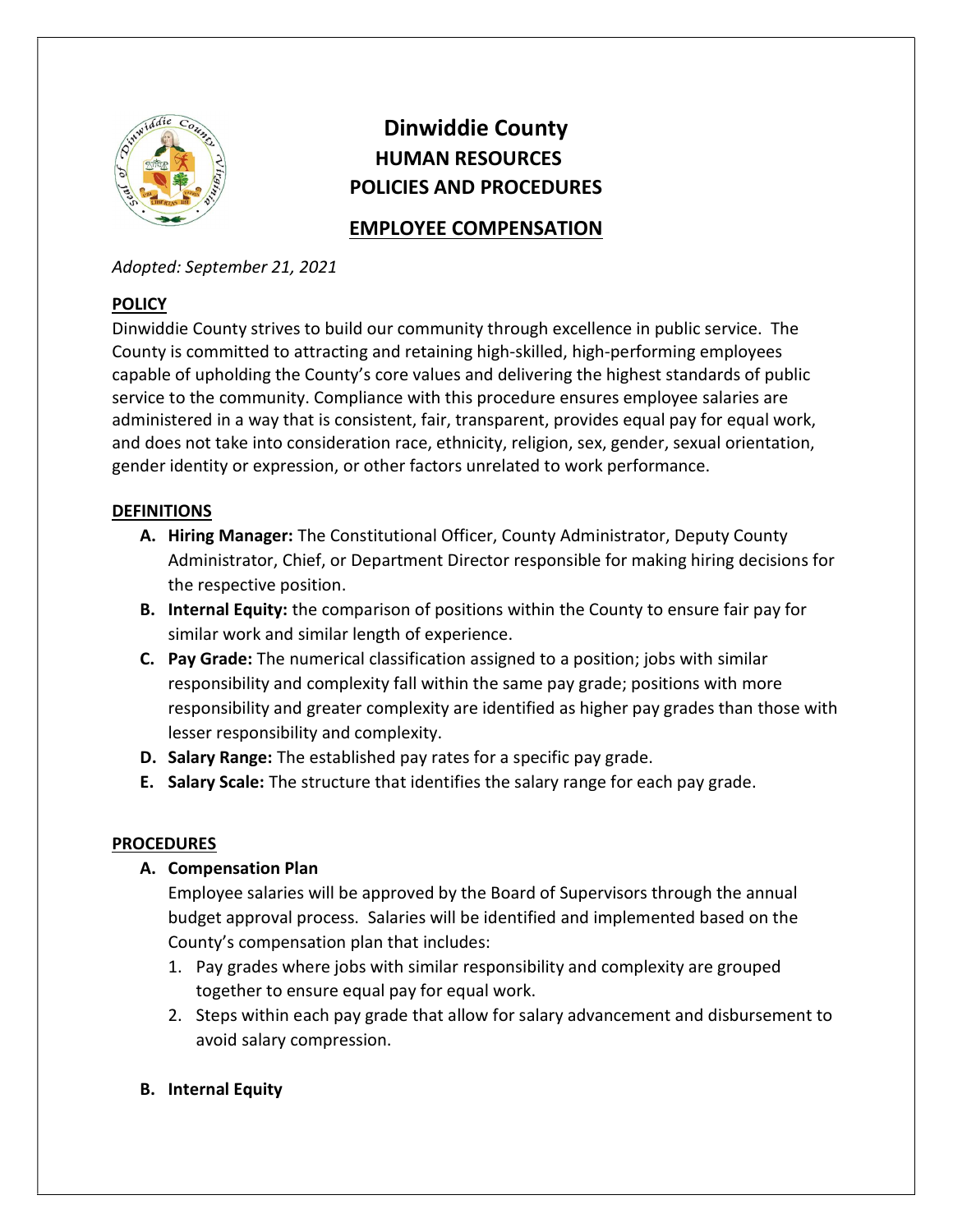Salaries of current employees will be taken into consideration when determining salaries for new hires and for employees promoting, transferring, demoting, serving in a temporary "acting" status, receiving adjustments due to a competitive salary offer or being reclassified. In the event the procedures established in this policy create an inverted salary relationship by placing new or transitioning employees at a salary that exceeds the current salaries of comparably placed existing employees in the same pay grade, Human Resources will consult with the County Administrator to determine the appropriate salary level.

#### C. Hiring Salaries

Salary rates for new hires and rehires shall be based on the incoming employee's verified experience as well as internal equity.

- 1. When an employee is hired into a position with no relevant experience, the employee's salary should be placed at the minimum salary for the respective salary grade.
- 2. When an employee is hired into the position with relevant experience, the employee's salary may be considered based on the length of experience on a one year of credit for three years of experience, up to a maximum of five years of credit so long as the salary maintains internal equity with current employees; therefore, recruitment advertisements will normally include a hiring range of steps one through six (i.e. an employee with 3 years of experience may be hired at step 2, an employee with six years of experience may be hired at step 3). Employees who separated employment with the County will be re-hired using this formula and will not be rehired at the previous salary, unless the break in service has been less than 90 days. Employee salaries of those transitioning from part-time to full-time employment will be determined using this formula or by converting the current hourly rate to an annual salary, whichever is most beneficial to the employee.
- 3. When an employee is hired into a difficult to fill position, experience credit can be given up to the market point (median) of the range (Difficult to fill positions include those that are documented to have not received adequate interest to select a qualified candidate and/or where a job offer has been made that is rejected by one or more qualified applicants).

#### D. Promotions

A promotion occurs when an employee successfully completes a competitive recruitment process which results in the employee moving from a position in one pay grade to a position in a higher pay grade.

1. When an employee is promoted to a position in a higher pay grade, the employee shall be placed on the new pay grade while maintaining their existing step (i.e. an employee at grade 8 step 3 is promoted to a grade 12 position; the employee will be placed at grade 12, step 3).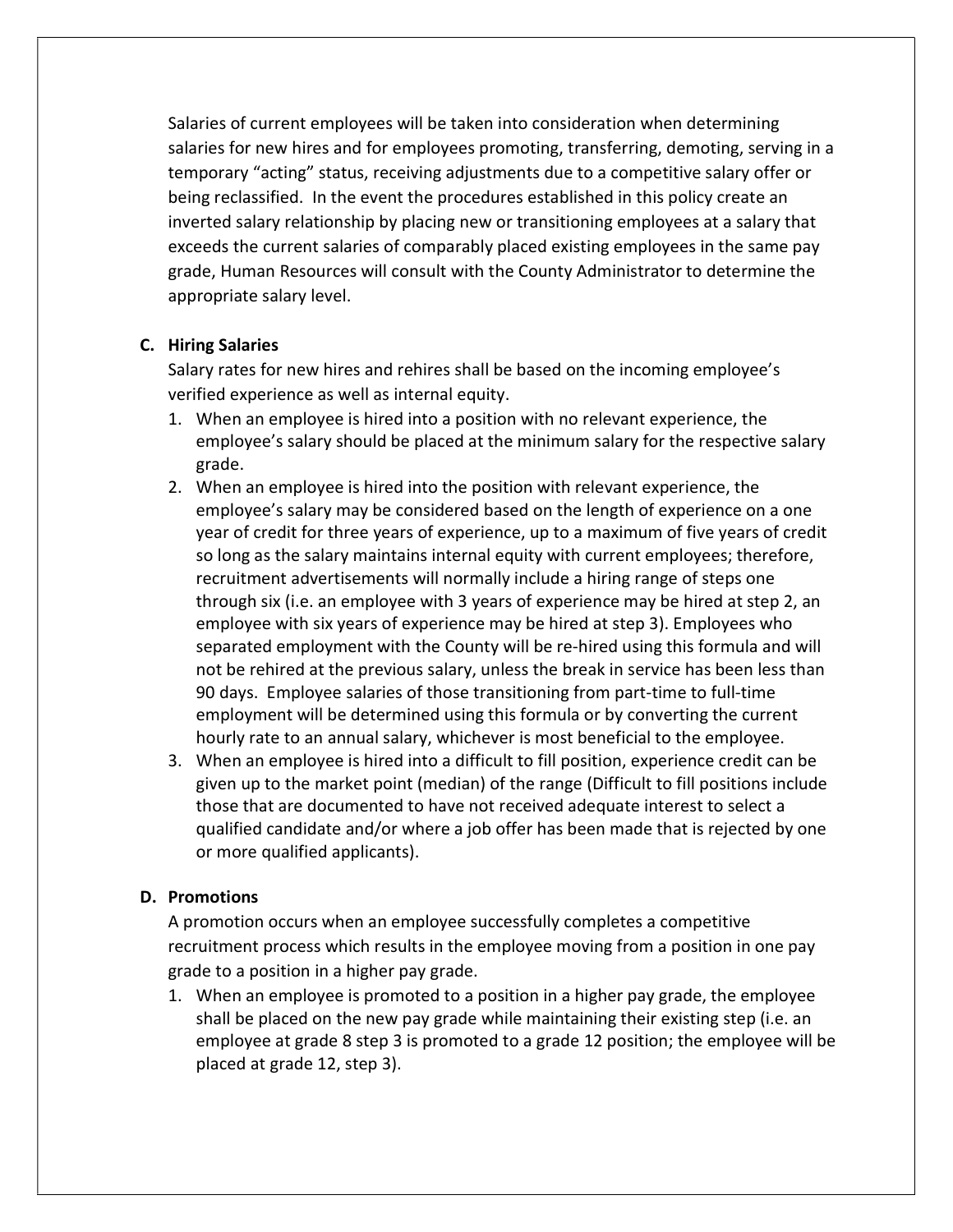2. In situations when the uniqueness of an individual job and level or necessary skills required by the County, and not just possessed by the incumbent, may require a higher salary placement than stipulated above, the hiring manager may request a salary commensurate with experience within the assigned salary range. This approach should be reserved for exempt level positions or positions that require unique skill sets. The need should be documented by the hiring manager and reviewed and approved by Human Resources and the County Administrator.

#### E. Lateral Transfers

A lateral transfer occurs when an employee is transferred competitively or noncompetitively from one position to another position in the same pay grade. An employee who experiences a lateral transfer will not receive a change in salary.

#### F. Demotions

A demotion involves an employee moving to a lower pay grade through a competitive, non-competitive, or disciplinary process. An employee shall be placed on the new pay grade while maintaining their existing step (i.e. An employee at grade 12 step 3 is demoted to a grade 8 position; the employee will be placed at grade 8, step 3).

#### G. Temporary "Acting" Pay

Temporary or "Acting" assignments occur when the County recognizes a critical job assignment need that must be met and cannot be met through the normal recruitment process. This can occur when an unexpected vacancy occurs; when a mission critical job cannot be filled in a timely fashion; or when a mission objective changes abruptly and requires an immediate action. Temporary or "acting" assignment(s) should be anticipated to last more than 30 days, but less than 6 months. A temporary or "acting" assignment is not to assume the duties of another employee who is on approved vacation or short-term medical leave.

- 1. If the position assigned is in a higher pay grade, the employee assuming the duties shall be placed on the new pay grade while maintaining their existing step (i.e. an employee at grade 8 step 3 is temporarily assigned to a grade 12 position; the employee will be placed at grade 12, step 3).
- 2. Employees receiving Temporary "Acting" Pay shall sign an agreement acknowledging the understanding that they are receiving Temporary "Acting" Pay and also acknowledge understanding that when the temporary assignment ends, the Temporary "Acting" Pay will also end.
- 3. If the position assigned is in a lower pay grade there will be no reduction in salary for the assigned employee even if the salary exceeded the maximum of the new salary range.
- 4. Employees who are receiving compensation for serving as an acting supervisor through a career development program are not eligible to receive additional compensation under this policy.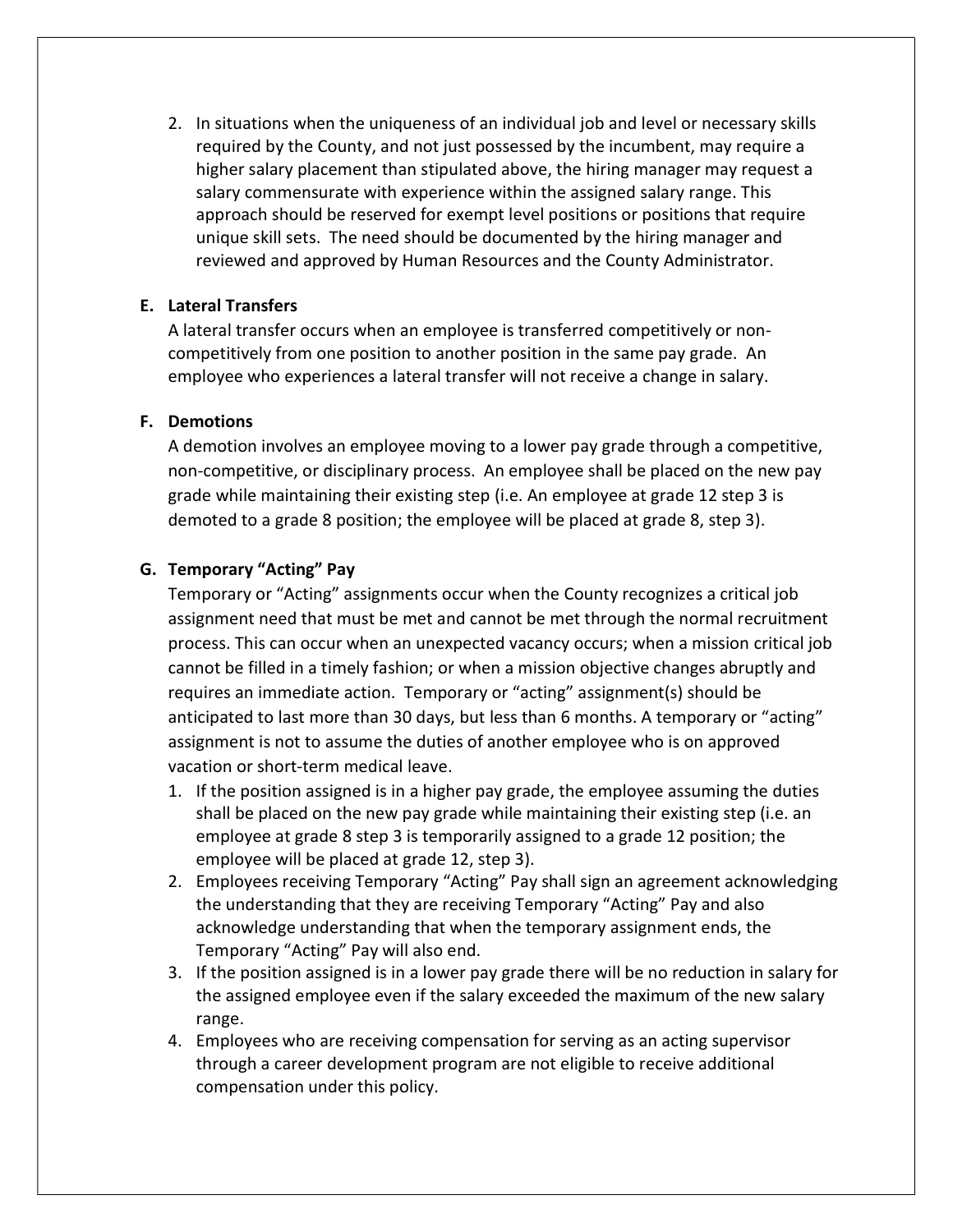#### H. Competitive Salary Offers

The County may elect to make a counteroffer to an employee who has received a verified, higher salary offer for a position from another employer. The following conditions apply:

- 1. Hiring managers have the discretion to request counteroffers; requests should be made based on business need and should be submitted to Human Resources for review and consideration; final approval must be authorized by the County Administrator.
- 2. Only one counteroffer shall be made per offer.
- 3. The counteroffer shall not exceed the offered salary (If the offer is between two salary steps for the employee's current pay grade, the next salary step may be extended to ensure the employee's salary remains on the salary scale).
- 4. The counteroffer cannot exceed the current position's salary grade maximum.

#### I. Reclassifications

A reclassification involves changing the pay grade of an existing position. The change must be based on a significant change in job content, not an increase or decrease in the work volume or pace or the addition or deletion of minor duties. A reclassification may result in the position becoming a higher or lower pay grade and may or may not result in a title change.

Managers should consult with Human Resources regarding any change in employee responsibilities to determine if a request for reclassification is appropriate. Requests should be submitted during the budget planning process using the established Position Request Form. Human Resources will conduct a thorough review of the position; if a reclassification is deemed appropriate, Human Resources will make a recommendation to and request final approval from the County Administrator. If approved by the County Administrator:

- 1. The employee shall be placed on the new pay grade while maintaining their existing step (i.e. an employee at grade 8 step 3 is reclassified to a grade 10 position; the employee will be placed at grade 10, step 3).
- 2. Reclassifications will not be retroactive.
- 3. Reclassifications to lower pay grades will not result in the employee's salary being decreased.

### J. Part-time Hourly Rates

Hourly rates for part-time employees shall be set at the minimum rate for the respective pay grade. In situations when the uniqueness of an individual job and level or necessary skills required by the County, and not just possessed by the incumbent, may require a higher rate than stipulated above, the hiring manager may request an hourly rate commensurate with experience within the assigned pay grade. The need should be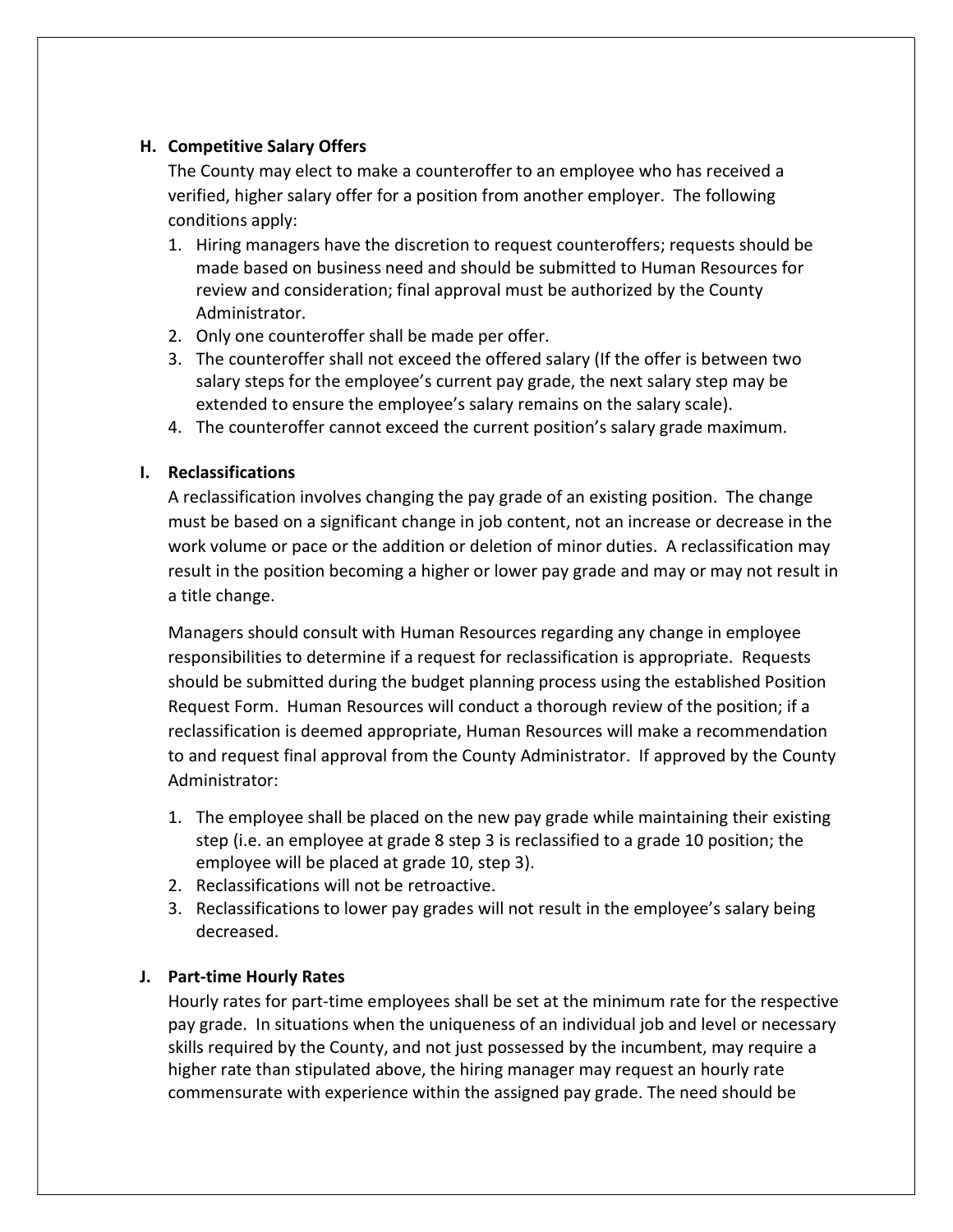documented by the hiring manager and reviewed and approved by Human Resources and the County Administrator.

### K. Additional Pay Practices

- 1. The Board of Supervisors may authorize salary increases through the annual budget approval process; increases can include:
	- a. Step increases for all employees who were hired on or before January 1 of the current calendar year.
	- b. Salary scale adjustments that increase all salaries on the scale by a specific percentage.
	- c. Other increases that are deemed appropriate.
- 2. Departments may develop additional pay practices including career development programs, on-call pay programs, etc. that may supplement this policy so long as they are:
	- a. Approved by Human Resources and the County Administrator
	- b. Funded by the Board of Supervisors
	- c. Consistent, fair, transparent, provide equal pay for equal work, and do not take into consideration race, ethnicity, religion, sex, gender, sexual orientation, gender identity or expression, or other factors unrelated to work performance.
- 3. The County Administrator may implement additional compensation practices including but not limited to recognition of professional development so long as such practices are:
	- a. Funded by the Board of Supervisors
	- b. Consistent, fair, transparent, provide equal pay for equal work, and do not take into consideration race, ethnicity, religion, sex, gender, sexual orientation, gender identity or expression, or other factors unrelated to work performance.

### L. Compliance

Human Resources and the County Administrator have the authority and responsibility for administering the Compensation Policy. Any exceptions must be documented by a unique business need and final approval must be authorized by the County Administrator.